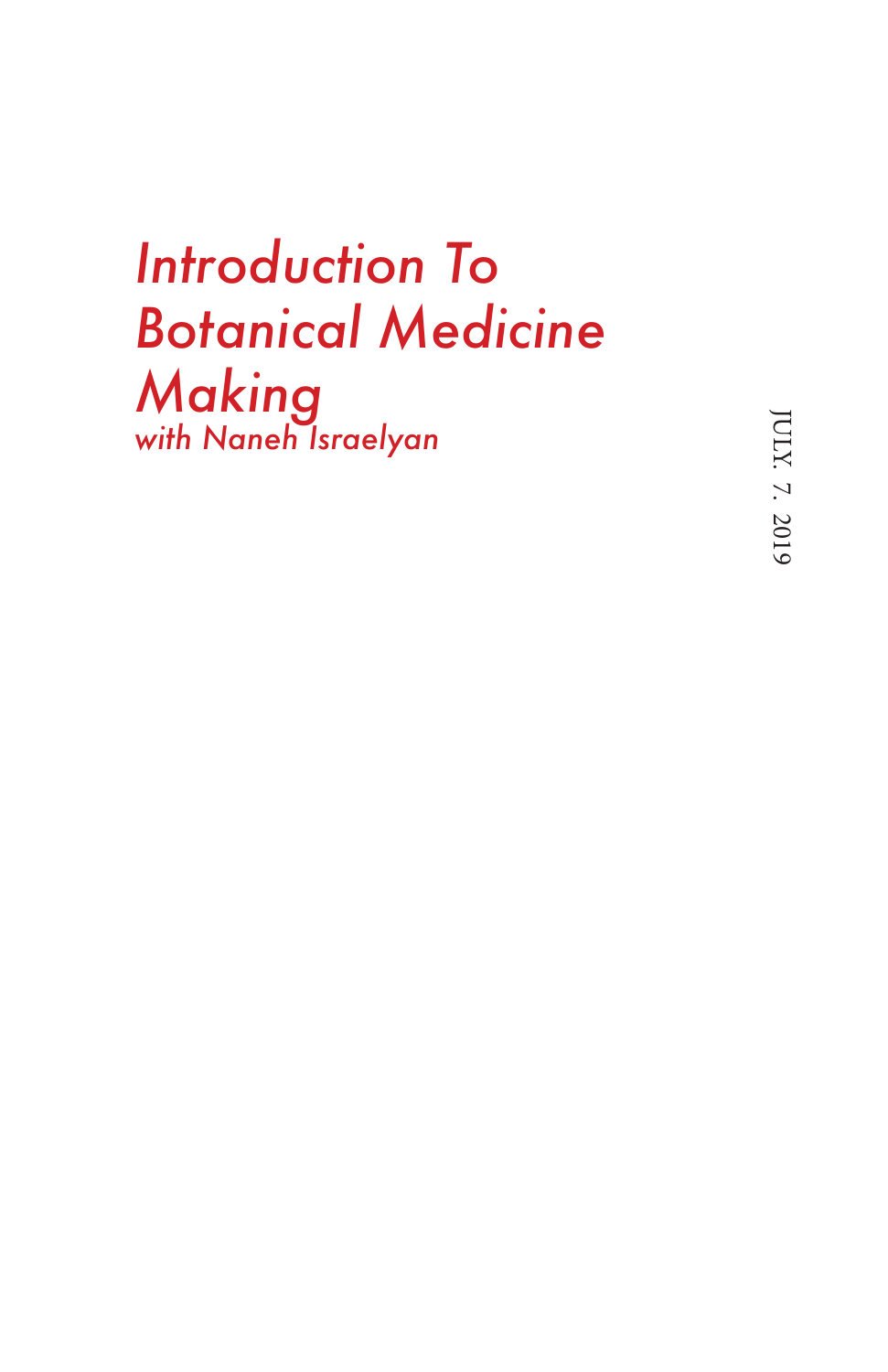## What is herbal medicine?

A *broad* term used to describe the practice of using plants internally and externally for medicine.

Herbal medicine is a non-government sanctioned practice of medicine.

There are no licensing, standardization, or minimum education requirments to practice.



#### American Herbalist Guild (AHG) has

established educational requirements to meet the status of *registered* or *clinical* herbalist.

### *ESSENTIAL RESOURCE~*

*GERMAN COMMISSION E A SCIENTIFIC ADVISORY CREATED TO STAN-DARDIZE SAFE AND EFFECTIVE USE OF HERBAL MEDICINES.* 

*THE AMERICAN BOTANICAL COUNCIL HAS TRANSLATED ALL THEIR MONOGRAPHS (OFFICIAL DOCUMENTS STATING ALL RELEVANT INFORMATION TO THE MEDICINAL APPLICATION OF APPROVED PLANTS) TO ENGLISH.* 

SAFE HARBOR EXEMPTION LAWS in elevan states protect consumer access to unlicensed, complementary and alternative health.

*New York is not one of these states.*

## *LET'S TALK SOME NUM-BERS.....*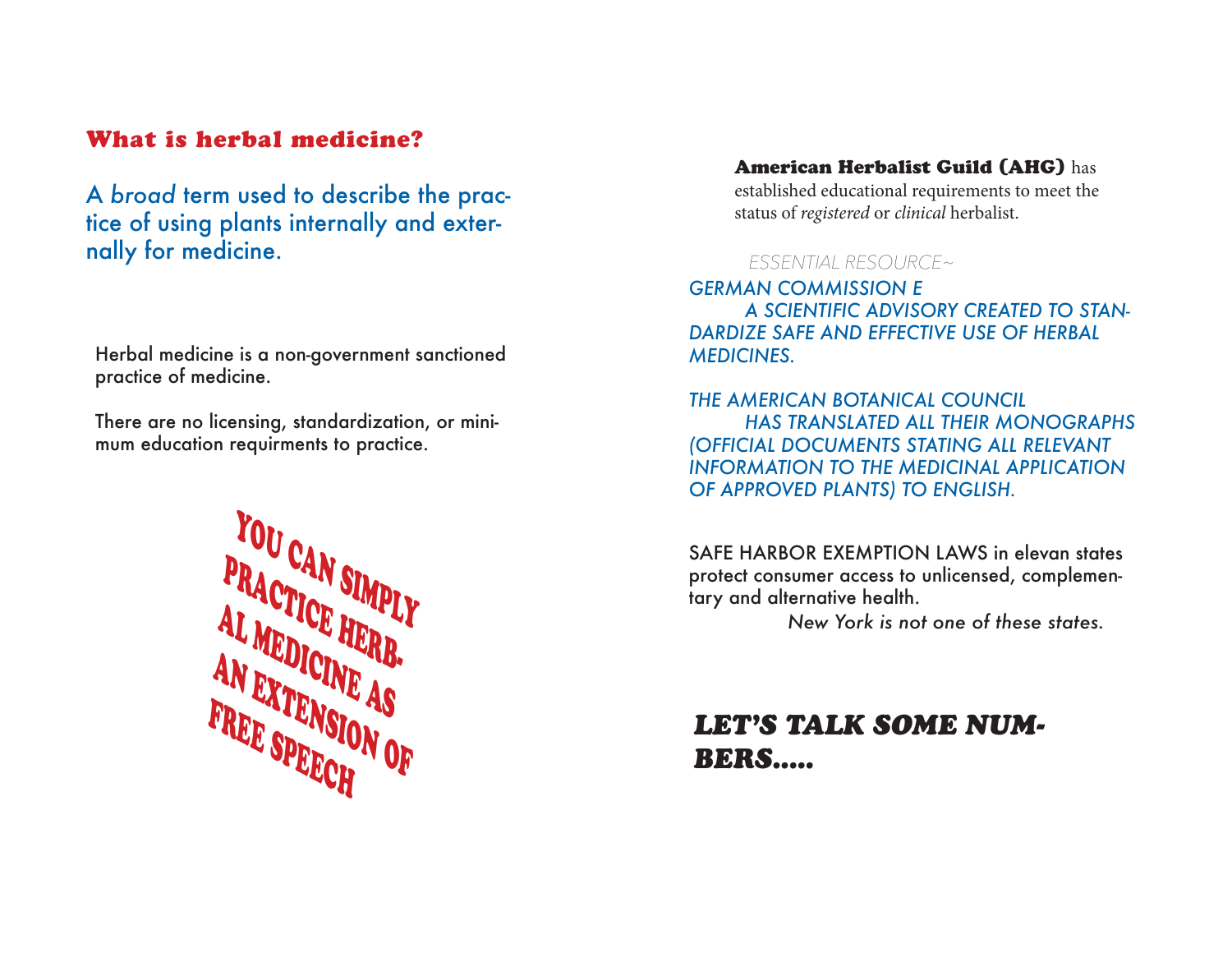According to The World Health Organization (WHO)

60% of the world relies on traditional medicine as their main form of healthcare 42% of the US uses some form of alternative or complementary medicine

ONLY 25 countries have standardized *national* policy for herbal medicine.

### *THE US MARKETPLACE*

•FDA controls everything we ingest

•Herbal Medicine products are classified under *Supplements*

•The Health Foods Industry is an economic oppurtunist who needs the FDA to stay in their lane ;)

•*Dietary Supplement Health and Education Act of 1994* protects the industry's interests by imposing NO regulations, standards, or evidence proving the efficacy and safety of any product by the FDA. HENCE -

> **This statement has not been evaluated by the Food and Drug Administration. This product is not intended to diagnose, treat, cure or prevent any disease.**

**Typsize. The disclaimer in paragraph (c) of this section shall appear in boldface type in letters of a typsize no smaller than one-sixteenth inch.** 

Adulteration : the practice of adding fillers to herbal products, which, in turn, lessens or eradicates the efficacy of said product.

| Advertised<br>Plant                                                                                                                                                                                                                                                                                                                                                                                                      | Common<br>Adulterant      |                                                                                                                                                                      |
|--------------------------------------------------------------------------------------------------------------------------------------------------------------------------------------------------------------------------------------------------------------------------------------------------------------------------------------------------------------------------------------------------------------------------|---------------------------|----------------------------------------------------------------------------------------------------------------------------------------------------------------------|
| Skullcap                                                                                                                                                                                                                                                                                                                                                                                                                 | Germander                 |                                                                                                                                                                      |
| <b>Billberry Fruit Extract</b>                                                                                                                                                                                                                                                                                                                                                                                           | Red Dye #2 (Amaranth Dye) |                                                                                                                                                                      |
| Eleuthero Root                                                                                                                                                                                                                                                                                                                                                                                                           | Periplca Sepium Root      |                                                                                                                                                                      |
| <b>Ethicsor lack thereof</b><br>Biopiracy : the act of using tradi-<br>tional knowledge for profit, often<br>without permission and often<br>involving patents.<br>"Five hundred years after Columbus, a<br>more secular version of the same project<br>of colonization continues through patents<br>and intellectural property rights"<br>[Refer to Biopiracy: The Plunder of Nature<br>and Knowledge by Vandana Shiva] |                           | nember<br>roducts indust<br>ican Herbal Products<br>heck to see it your botanical supplier.<br><b>Irale association</b><br><b>Assoc</b><br>and<br>the<br><b>1S Q</b> |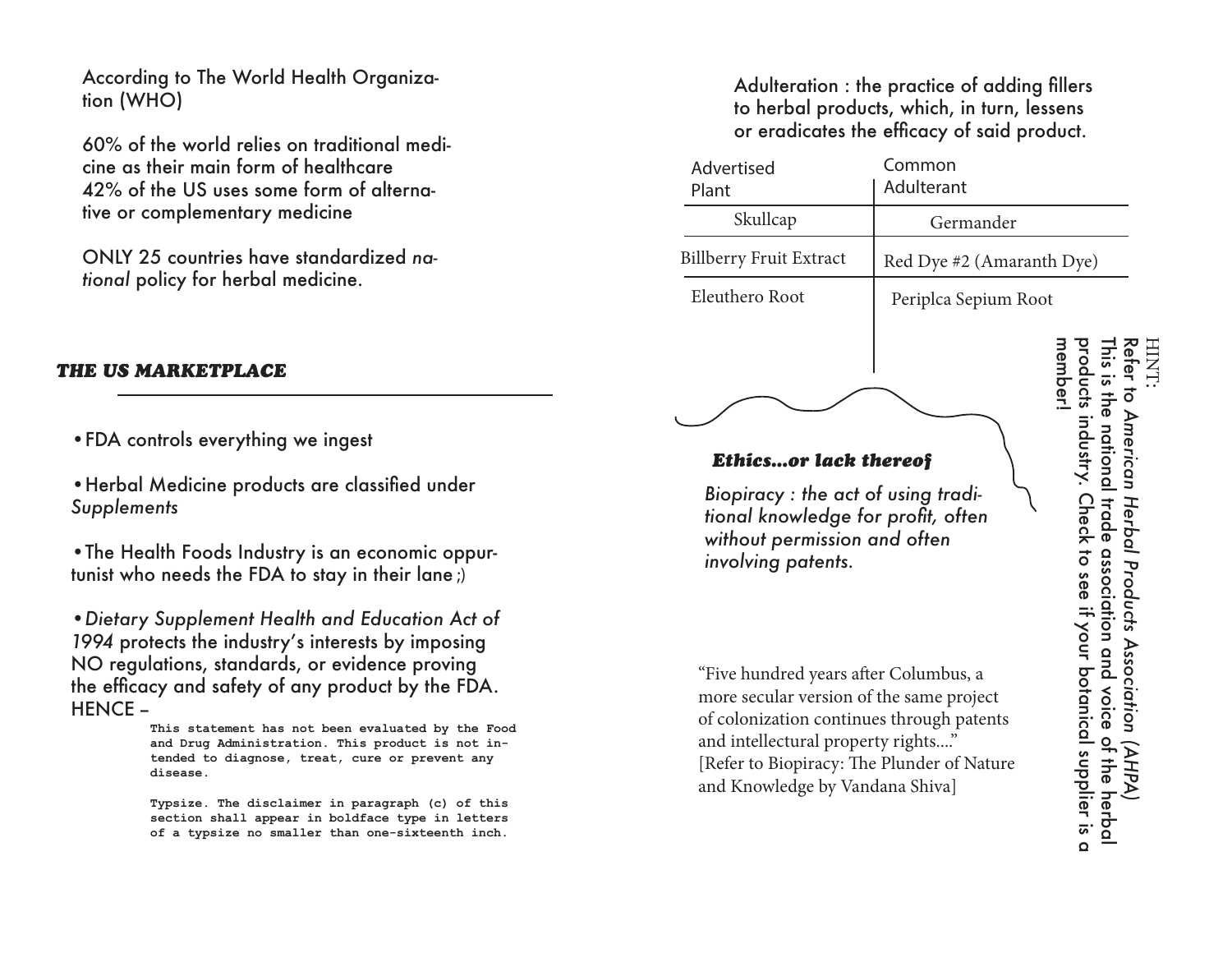## RECAP:

## 1. LITTLE TO NO SUP - PORT FOR ATERNATIVE AND COMPLEMENTARY HEALTHCARE PRACTI-TIONERS

## 2. NO QUALITY CONTROL IN THE MARKETPLACE

## 3. THE NEFARIOUS AFFAIR OF COMMERCIALIZING IN - DIGENOUS KNOWLEDGE

### *GOOD PRACTICES FOR HERBAL MEDICINE*

[loose template, still in the works] :

1. Support companies who share social re sponsibility by giving back to their communi ties. Special mention to companies who fund and bring business to local and indigenous communities of farmers, growers, healers and the like whose heritage of plant knowedge have shaped the use of herbs in the West.

2. Support small farmers who grow their own medicinal crops and make their own medi cine. Special mention to those who employ agroforestry and whose operations support the ecological health of their environment.

3. Look for businesses that test their products for purity, using third party testing and post their results publicly.

4. Grow your own medicine! It's fun :)

5. Never buy from a company that does not include latin binomials.

6. Acknowledge that all herbal therapies come from a system of medicine that is a form of traditional knowledge. Even better, research where your herbs come from and how and for what conditions it is used!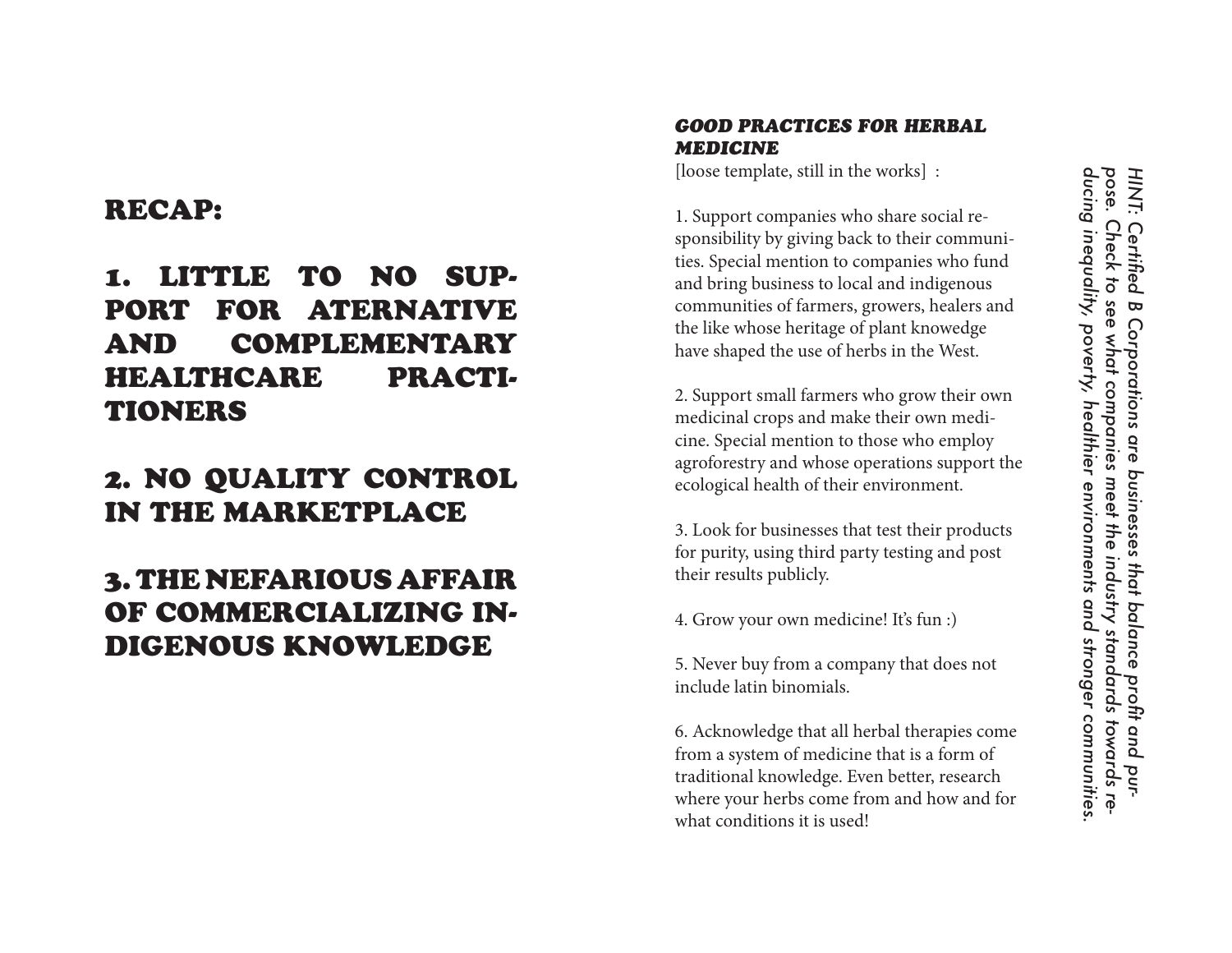Traditional Medicine: a system of knowledge that belongs to indigenous, local and regional communities. Each system is shaped by the region's native flora and the history of the people within those communities.

*Western Herbal Medicine* is a broad system of knowledge that has coalesced through various systems and philosophies. It continues to splinter and fragment into different pockets; borrowing from allopathic medicine, ethno- and economic botany, nutrition, bioregional herbalists, clinical trials, anecdoctal evidence, and other medicine systems.



Drying & Storing Your Herbs :

If fresh and to be saved for later use, tie your herbs in small bunches, and hang them upside down. Keep your bunches well-spaced, well-ventalited, dry and out of the sun! 3-4 days will suffice.

*Heat Bright Light Moisture Fungi Bacteria*  These will age herbs.

once dry, place into glass jars or cloth bags away from direct sunlight.

General rule of thumb ; restock your crude herb stash once a year.

*-- Please, no plastic bags --*

Please, no plastic bags

 $\mathbf{I}$ 

wash for your body and hair. wash for your body and hair. and smell, do not throw them out! Recycle into a herbal and smell, do not throw them out! Recycle into a herbal Hint : If your herbs look old and have lost their color Hint : If your herbs look old and have lost their color

HINT: if we are unsure what system is out of balance, it is best to treat the bladder + kidneys.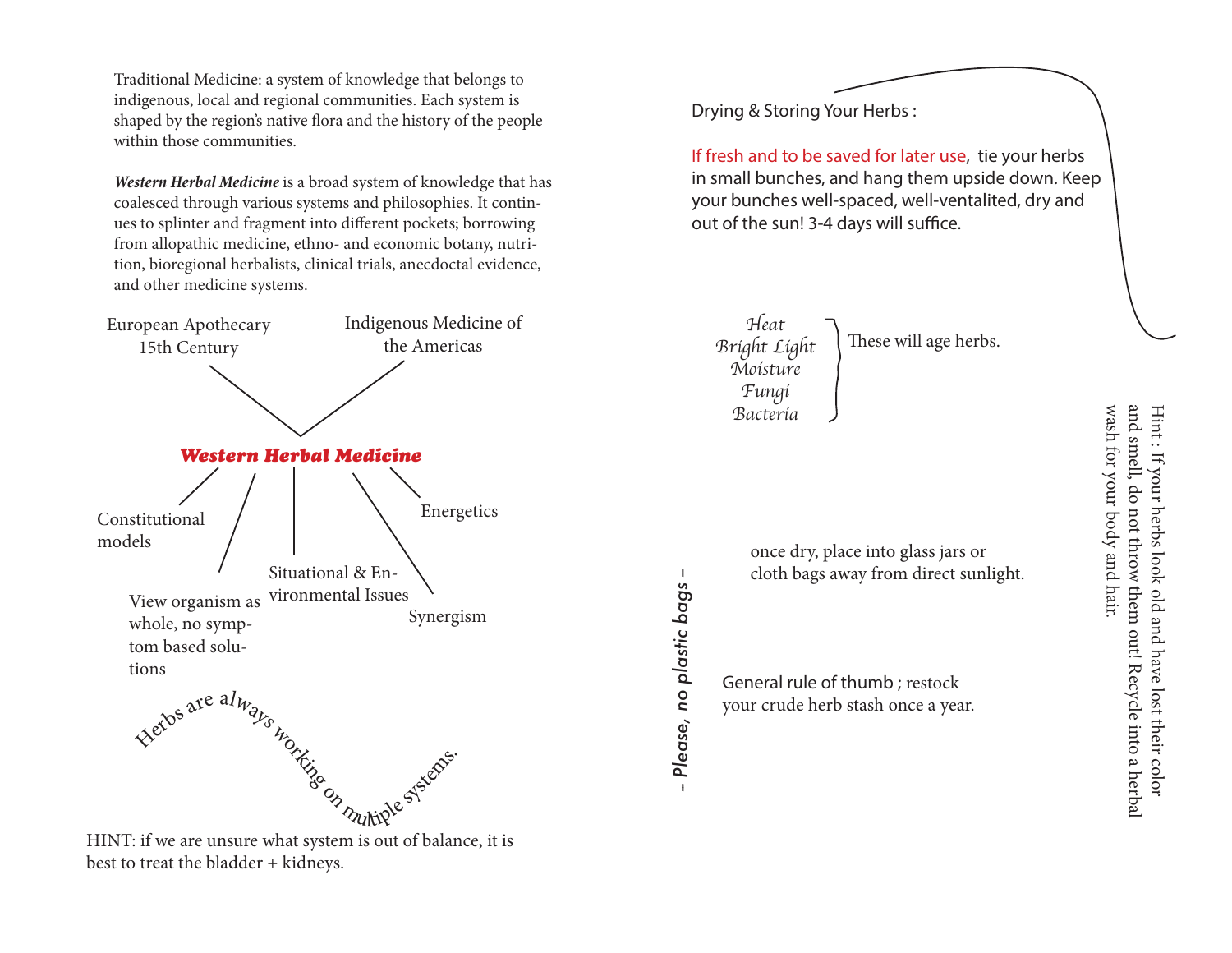# *Herbal Preparations*

*101* menstruum : a solvent used to extract medicine out of plants (ex. Alcohol, glycerine, vinegar, water, oil)

## *Infusion : a fancy way to say herbal tea.*

*cold infusion vs hot infusions*  lukewarm warm, used for plant material high in mucilage (marshmallow, slippery elm, comfrey, couchgrass, yerba mansa) + plants with bitter principles (chamomile,

boiling water, use for everything else.

Dry vs. Wet Plant Material

blessed thistle, gentian)

The jury is still out on the matter. Chemists will say dry. Herbalists will say wet, when possible! \*\*

\*\*Except when making oils, plants must be dry

*Decoction : infusion for extracting hard roots, dried berries, barks and seeds. Made by steeping your plant material on low, constant heat until the infusion is reduced to half the original amount.* 

Refer to the following table for making medicinal infusions :

|                | <b>TIME</b>                                    | dosage (if wet) | dosage (if dry) |
|----------------|------------------------------------------------|-----------------|-----------------|
| Leaves         | $6-8$ hrs                                      | Fill to top     | half the jar    |
| <b>Flowers</b> | $20 \text{ min}$                               | Fill to top     | half the jar    |
| Fruits/Berries | $20 \text{ min if}$<br>fresh/6-8 hrs<br>if dry | Fill to top     | half the jar    |
| Bark/Root      | $2-4$ hrs on<br>low heat                       | half the jar    | half the jar    |

## Remember! Always cap.

And let sit. Drink tepid.

Or heat it back up, if you please.

Refrigerate, keep for five days.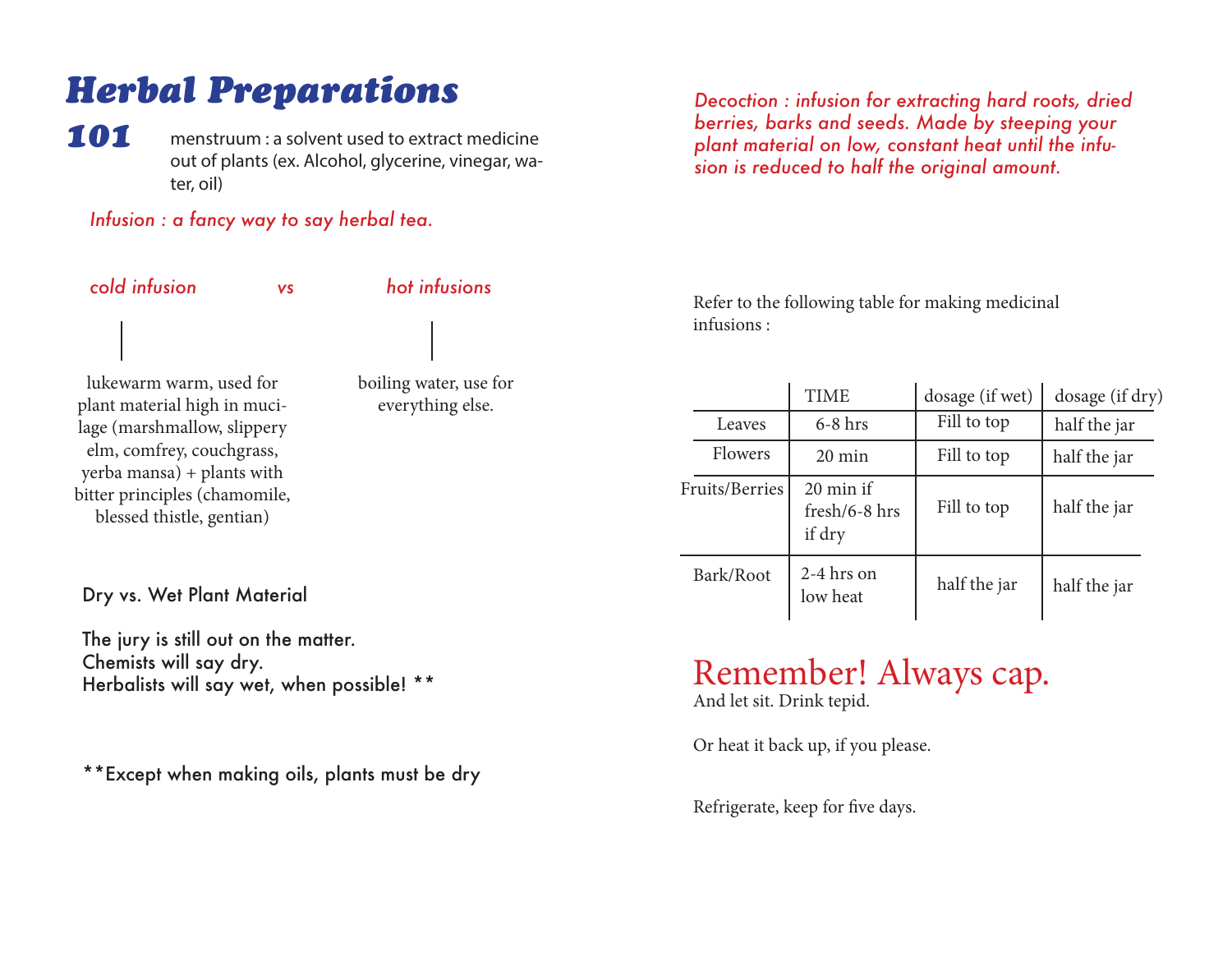*tincture: an herbal extract that uses alcohol as the main solvent to distill the chemical constituents of the plant into a concentrated liquid. Glycerine is sometimes added in cases of extremely high tannin content.* 

Maceration : a tincture process where the plant material soaks (macerates) in the solvent for 4-6 weeks. Quite easy, traditional method, no special equipment needed.

Percolation : a tincture process that requires moistening powdered herbs, packing the material into a percolation cone with the solvent and allowing the tincture to slowly drip out. Takes 12-24 hours, special equipment necessary, herbs must dried and ground into a fine powder.



Plant Material : Solvent Ratio for Tincturing by Volume Fresh : 1:2 Dry : 1:5

### Tincture Solvent

Solvent must be at least 40% ABV upwards of 80% depending on the chemical consituents of the plant



measure, mix, let sit for 4-6 weeks. Occasionally agitate your jar. Schedule a reminder on your phone for the date of THE GREAT STRAIN.

Strain Bottle Label enjoy for 5 years.

*Fluidextracts - a tincture that has been tinctured once more.... Exercise caution when taking these as they are extremely potent medicines.*